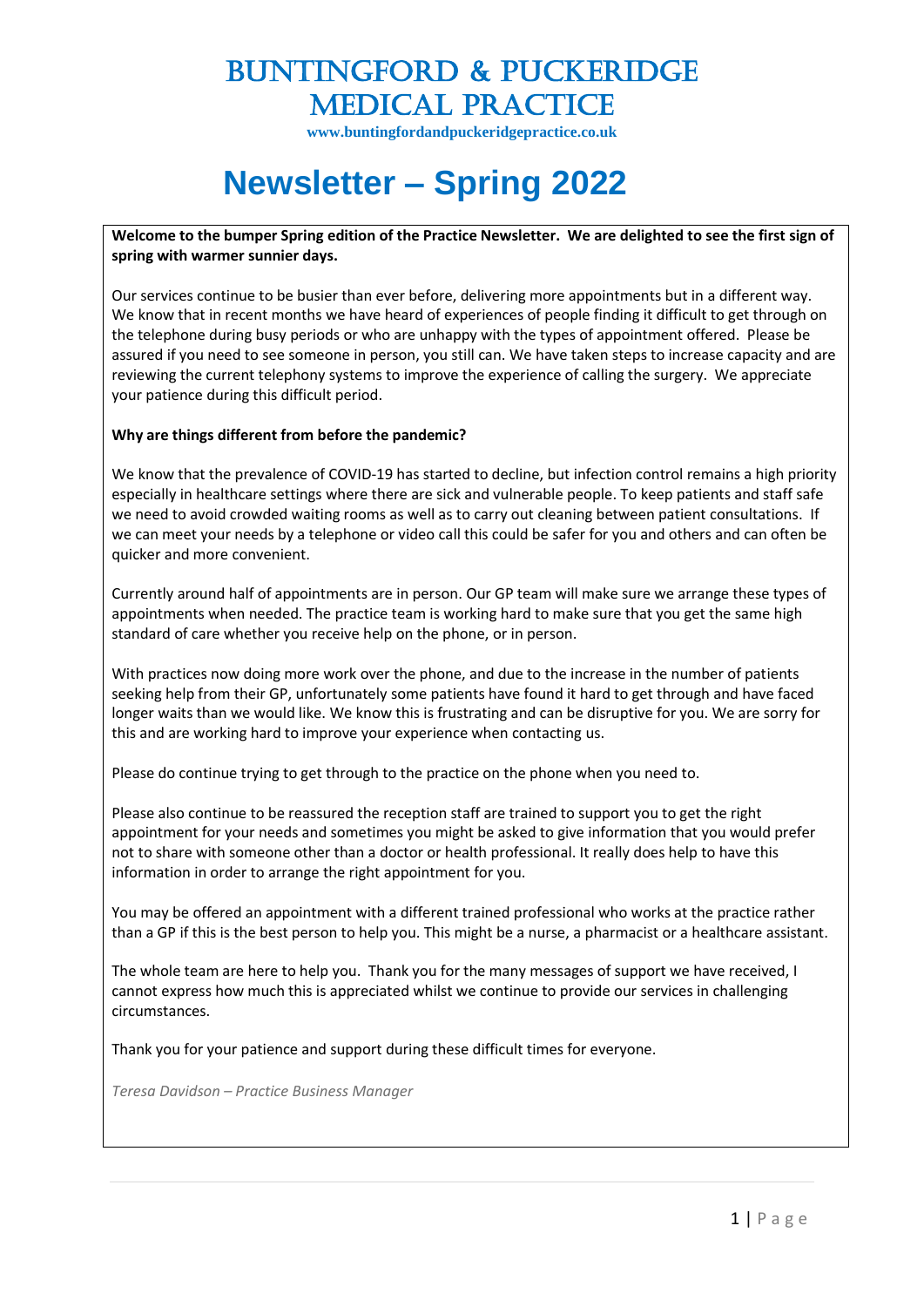**www.buntingfordandpuckeridgepractice.co.uk**

## **What do I do if I need an urgent or emergency appointment?**

We still operate an emergency triage list every morning and if you have an emergency that cannot wait for a routine appointment you must call between 08.30 – 10.00 and you will be triaged for a same day call.

If you have a medical emergency, please remember to call 999, or 111 if outside of surgery hours.

Calls for urgent or emergency appointments should be made as early as possible before 10.30 am

| <b>Activity Numbers -</b>                    |                                             |
|----------------------------------------------|---------------------------------------------|
| previous 8 weeks                             |                                             |
|                                              | Jan $17^{\text{th}}$ – Mar $13^{\text{th}}$ |
|                                              | 2022                                        |
| <b>Telephone calls</b>                       | 20,833                                      |
| received                                     |                                             |
| <b>Total Appointments</b>                    | 17,314                                      |
| available                                    |                                             |
| <b>Face to Face</b>                          | 9,476                                       |
| appointments                                 |                                             |
| <b>GP Appointments</b>                       | 8,415                                       |
| DNA (did not attend)                         | Improving                                   |
| The above appointment numbers do not include |                                             |
| COVID or Flu vaccinations, these have been   |                                             |
| provided by the practice on top.             |                                             |
|                                              |                                             |

## **Practice Staff News**

#### **New GP's**

We are delighted to welcome Dr Chin who joined the Puckeridge site in February 2022.

#### **New Nurses**

We were delighted to welcome back Nurse Noemia in January following her period of Maternity leave.

We will be joined by two new nurses Karen Wood and Karen Ferrira in April 2022

|                                                                                     | <b>Good Friday</b><br><b>15th April 2022</b> | <b>Easter Sunday</b><br><b>17th April 2022</b> | <b>Easter Monday</b><br><b>18th April 2022</b> |
|-------------------------------------------------------------------------------------|----------------------------------------------|------------------------------------------------|------------------------------------------------|
| <b>Upper Lea Valley</b>                                                             |                                              |                                                |                                                |
| Andrews Pharmacy, 104 High Street, Ware, Hertfordshire, SG12 9AP                    | Closed                                       | 10:00 - 12:00                                  | Closed                                         |
| Avenue Pharmacy, 73 The Avenue, Bengeo, SG14 3DU                                    | Closed                                       | $10:00 - 12:00$                                | Closed                                         |
| Crescent Pharmacy, 2 Fleming Crescent, Sele Farm, Hertford, Hertfordshire, SG14 2DJ | Closed                                       | $12:00 - 14:00$                                | Closed                                         |
| IMED Pharma Ltd, 38 High Street, Puckeridge, Hertfordshire, SG11 1RN                | Closed                                       | 09:00 - 12:00                                  | Closed                                         |
| St Andrews Pharmacy, 44A St Andrews Street, Hertford, Hertfordshire, SG14 1JA       | Closed                                       | 14:00 - 16:00                                  | Closed                                         |
| Tesco In-Store Pharmacy, 5 West Street, Ware, SG12 9EE                              | $9:00 - 13:00$                               | Closed                                         | $09:00 - 13:00$                                |
| Tesco In-Store Pharmacy, Ware Road, Hertford, SG14 1QA                              | $9:00 - 13:00$                               | Closed                                         | $09:00 - 13:00$                                |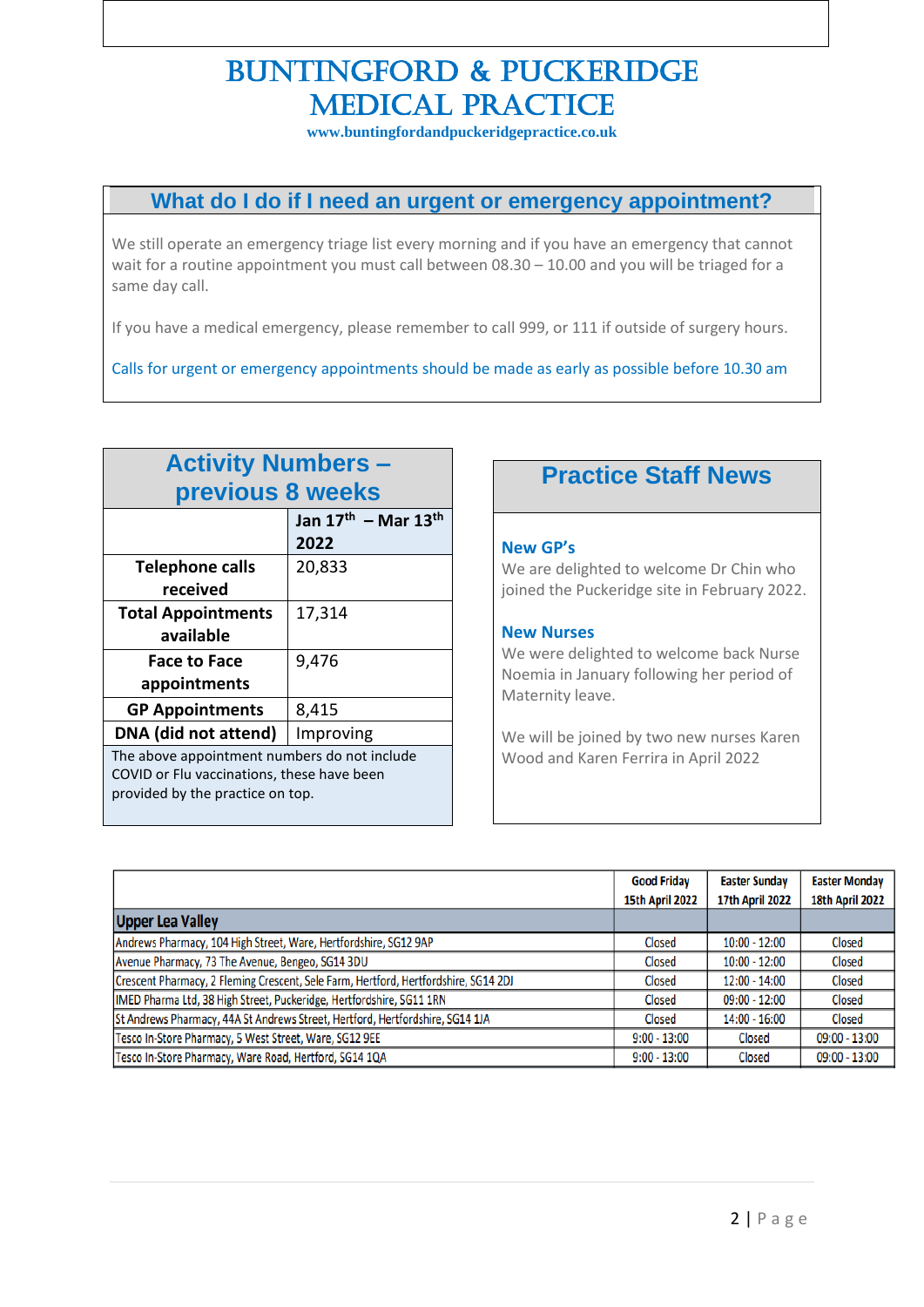**www.buntingfordandpuckeridgepractice.co.uk**



# Long Term Conditions (LTC) include:

#### **Asthma**

#### **Chronic Obstructive Pulmonary Disease (COPD) Cardiovascular disease (hypertension, heart disease and stroke) Diabetes**

Following Covid-19, the Practice has changed ways of working and how we review patients with long term conditions such as diabetes, cardiovascular disease, or asthma.

From April 2022 onwards we are aiming to review patients around 12 months following their last review. There will be a transition phase as we work towards this. For example, if your last review was in April, you will receive an invite from the Practice to attend for a Long-Term Condition review in that month. Usually this will mean a face-to-face appointment with a Healthcare Assistant for bloods, BP and other physical checks (foot checks, Pulse etc), followed by a telephone call from a member of our Nursing team to complete a review of your conditions.

We are going to use more digital/online ways to help with this. You may be sent an SMS message asking you to complete an online questionnaire to help us collect important information. This information helps the nurses know if you are having any particular problems ahead of any review appointment you may be asked to attend.

You may also receive an SMS message containing a link to book both the face to face and telephone appointments online so that you can select the most convenient appointment times to suit you.

Following receipt of your questionnaire and/or appointment(s), we will then review your medication. If at any time your repeat prescription has reached its review date, please request your medication in the normal way; we will review your medication remotely and only contact you if there are any queries. If you order online, please use the "custom note" box if you are having any issues with ordering.

This should streamline our Long-Term Condition review process and by doing it the same time each year we are hoping it makes it easier for you to remember when your review will be due. We hope that patients will find these changes more convenient.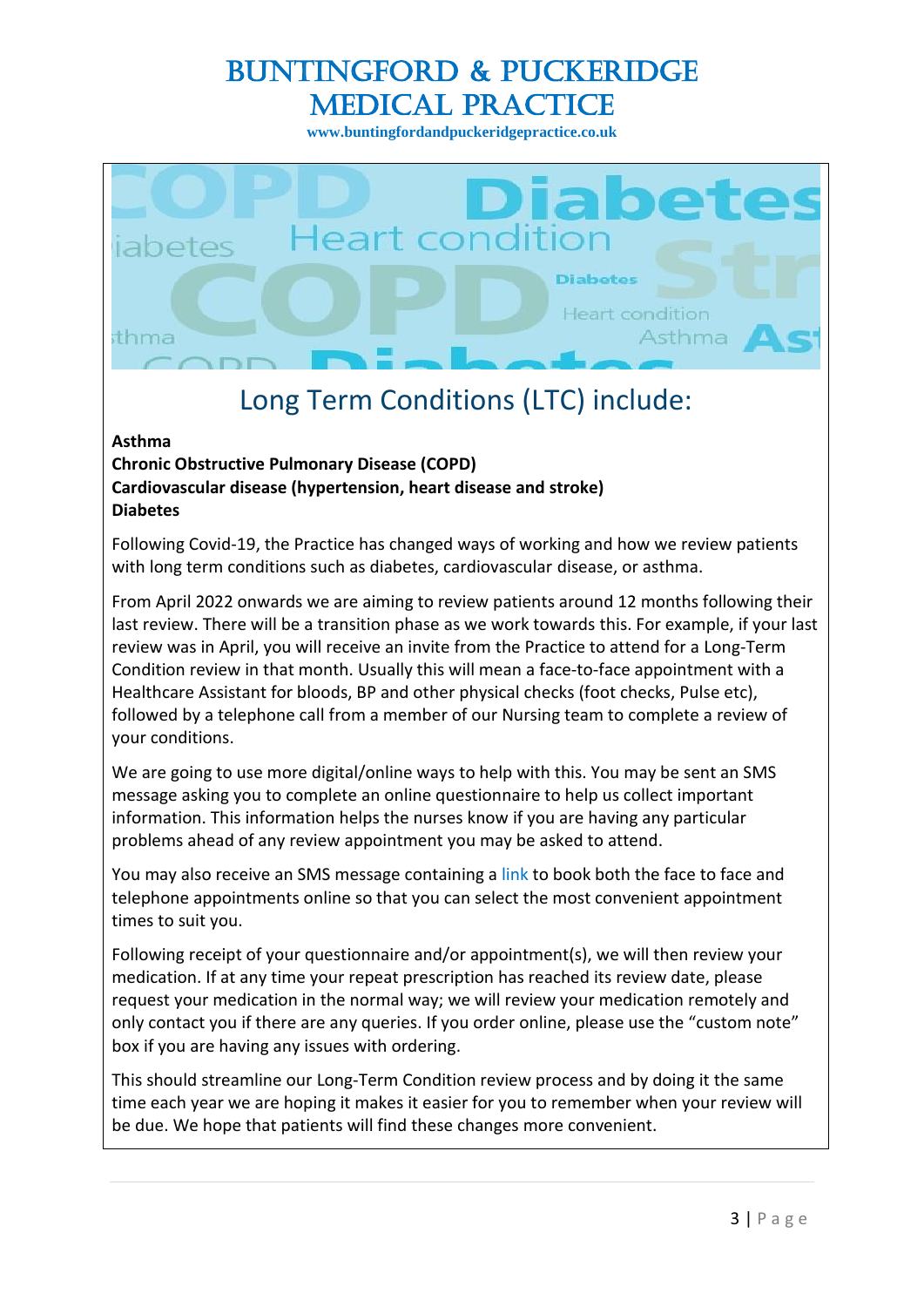**www.buntingfordandpuckeridgepractice.co.uk**

## **Spotlight on……..**

The needs of our communities are greater than ever before. Our population is being impacted more and more by complex, long term conditions. There is a growing concern about areas of longstanding unmet health need and the social determinants of health are playing a bigger role than ever before. These new challenges are increasing the pressure on General Practice and the wider system to deliver for those in our communities and there is more that we can do to shift our focus from treating those who are unwell to preventing ill health and tackling health inequalities.

The creation of **Primary Care Networks** builds on the core of current primary care services and aims to provide increased proactive, personalised and more integrated health and social care. Through our Primary Care Network we have recruited additional roles to create multi-disciplinary teams to assist us. In this series of articles, we shine a spotlight on the additional roles we have introduced to support our team and the patients of The Buntingford & Puckeridge Medical Practice.

They work with and alongside the general practice team, taking responsibility for patients with chronic diseases and undertaking clinical medication reviews to proactively manage people with complex medication use, especially for the elderly, people in care homes and those with multiple conditions. Clinical pharmacists are and can help people in a range of ways.

Clinical pharmacists are highly qualified experts in medicines and work as part of the general practice team in a range of ways to improve value and outcomes from medicines and consult with and treat patients directly. This includes carrying out structured medication reviews for patients with ongoing health problems, providing extra help to manage long-term conditions and improving patient safety. The role is pivotal to improving the quality of care and ensuring patient safety.

Having clinical pharmacists in GP practices means that GPs can focus their skills where they are most needed, for example on diagnosing and treating patients with more complex conditions. This helps GPs to manage the demands on their time.



Angela Chalmers and Cathy Deane are our Clinician Pharmacists who joined our team in the last year, here Angela provides insight of their role and how they work with our patients.

It is a privilege to be part of the wider surgery team, and since joining in October 2022, I have found the role of Clinical Pharmacist extremely rewarding.

Our role is to ensure you are getting the absolute best from your medication, that it is clinically appropriate and reviewed periodically.

Both Cathy and I are in the process of assessing which tests are required before you have your annual medication review. In the coming months, you may receive an invitation for an annual blood pressure check, annual diabetic, asthma or COPD check and certain blood tests. We are so grateful for the actions you take when we request them, as this provides us with up-to-date clinical information that informs your medication review.

Once we have these tests completed, we will carry out a medication review.

We can also assist you with any general medication queries.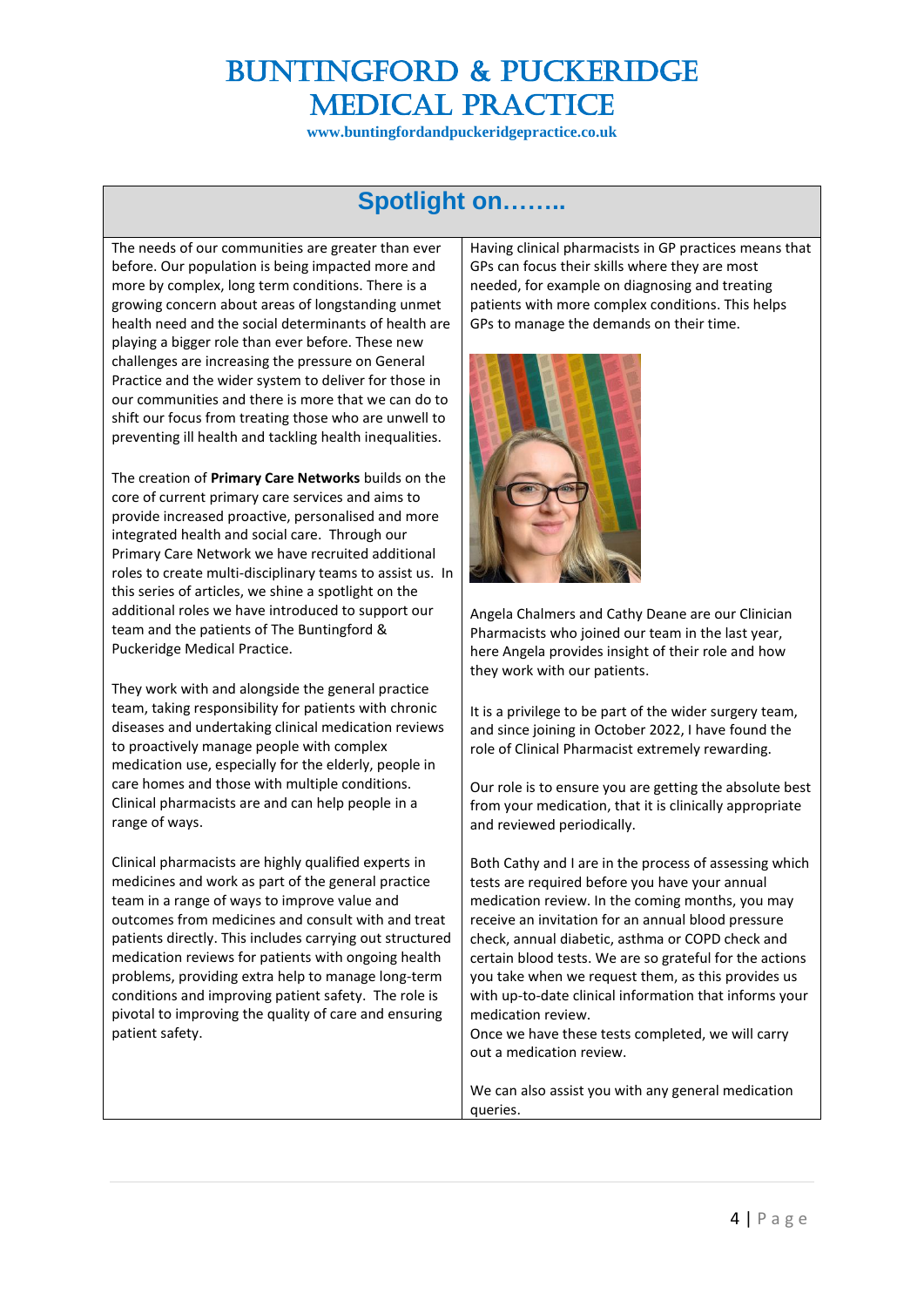**www.buntingfordandpuckeridgepractice.co.uk**

## **GP PATIENT SURVEY**

# **NHS**

# Your views can help<br>improve local GP<br>and health services

Some patients registered at this GP practice will soon be invited to take part in a national survey about their experiences of local NHS services.

It covers issues that concern patients, such as access to care and satisfaction with treatment.

If you receive a questionnaire, please help NHS England by filling it in as soon as possible.

It is really important that we hear your views, even if you have received a questionnaire like this before. Your response will help us to improve GP practices and other local NHS services so they better meet your needs.

**Visit** www.gp-patient.co.uk to find out more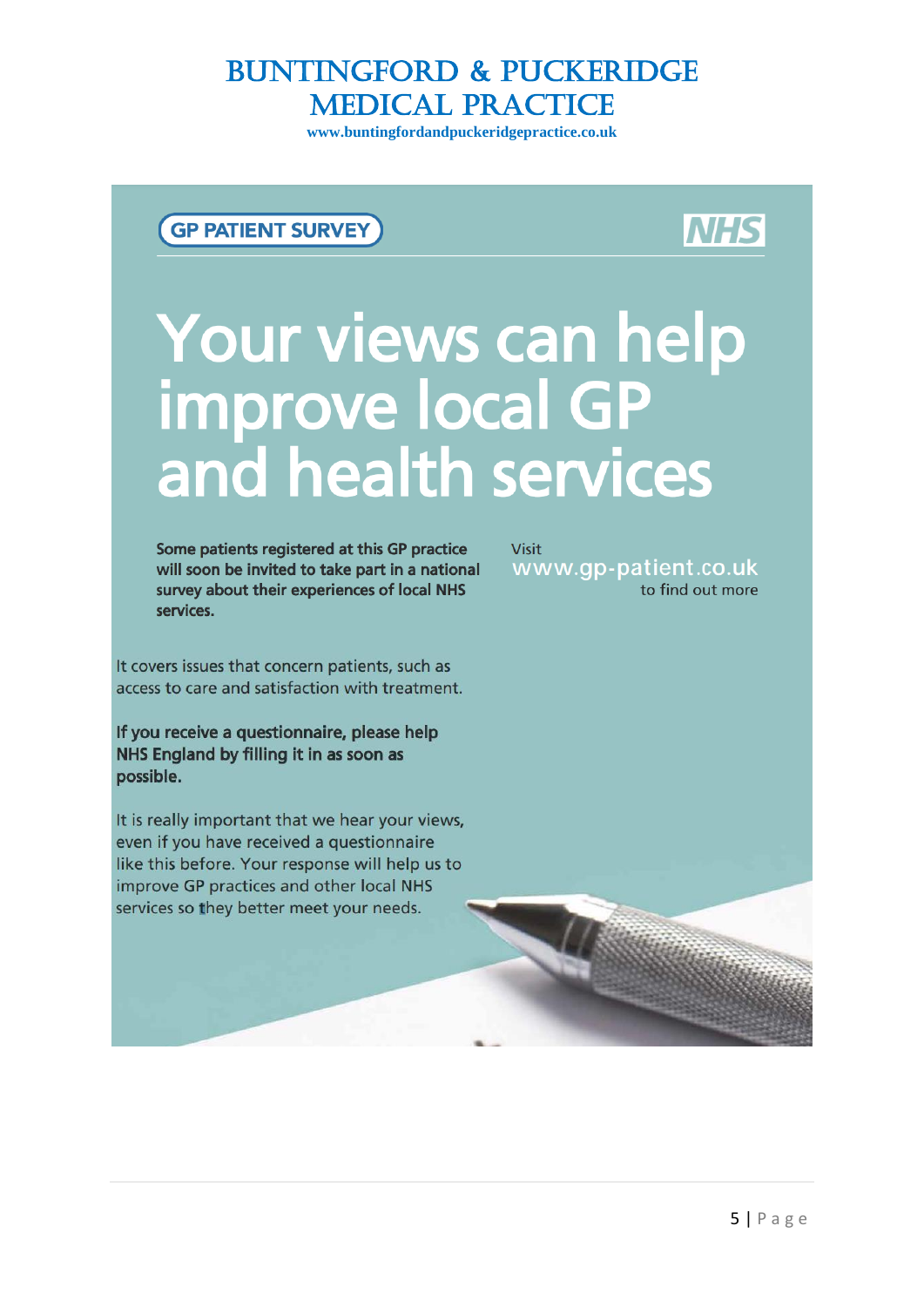**www.buntingfordandpuckeridgepractice.co.uk**



## **Patient Participation Group**

#### **Patient Participation Group Buntingford and Puckeridge Medical Centre**

There are currently 19,939 patients registered with the practice which serves Buntingford, Puckeridge and the surrounding villages and hamlets. Over the last eight weeks there have been 20,833 telephone calls into the practice with an average wait-time of 5 minutes at peak times. Late morning and late afternoons are good times to call if your need is not urgent. 17,314 appointments were allocated and, of these, 9,476 were carried out face-to- face, 8415 with a GP which is a rise over the previous eight weeks. 'Did not attend' data continues to be monitored as face to face capacity increases to ensure that professional time is not wasted. If you no longer need, or are unable to attend, your appointment please could you contact the surgery so that it may be reallocated.

Dr Chin has now started at the Puckeridge site and two new practice nurses are due to start in April, one for each site. The Puckeridge extension is almost complete and the plan is to move into the new build in April when the builders will transfer into the existing space to freshen it up. Unfortunately, this means that staff will be working in the smaller space temporarily and ask that patients attend alone, if possible, in order to make life easier for everyone. Parking is also slightly reduced and you are asked to you park off-site if at all possible to leave the available spaces for those who are unable to walk any great distance. The phlebotomy clinic will be in Buntingford for the immediate future. Everyone is very excited about this new, extended facility and can't wait until it is all complete and can be enjoyed fully. Discussions with Buntingford Town Council continue regarding options for the Buntingford site.

Spring booster jabs are now being rolled out for the over 75's and those with weakened immune systems provided it is over six months since your last jab. Appointments can be accessed through the national booking service on the NHS website. The surgery will take delivery of a small supply of vaccine which they will use for their care home and housebound patients and possibly smaller clinics at the surgery sites for eligible patients. The surgery will contact you to advise you of any future clinics. If you have not yet had your first, second or booster COVID vaccine please have these as soon as

possible.

The surgery is now conducting reviews for patients with long term and chronic conditions. These are for those suffering from asthma, cancer, coronary heart disease, COPD, diabetes, mental health issues, osteoarthritis, pain or stroke. The reviews will be done through a mixture of face to face and online consultation and discussion and patients should wait for their invitation to make an appointment. The minor surgery clinic has also recommenced.

The national guidelines regarding the management of COVID continue to relax and the practice would like to thank all patients for their support during the difficult last two years. However, the virus is still very much with us and patients should continue to contact the surgery by telephone and use any relevant on-line services. Masks should still be worn when attending the surgery in person for an appointment in order to protect the most vulnerable in our communities. Clinicians will also continue to wear PPE in all consultations.

As mentioned previously, any call to the surgery will be answered by the receptionists who are bound by a duty of confidentiality regarding anything they may be told. They will ask a number of questions regarding your problem and any self-help treatment given to date so that they are able to direct you to the most appropriate clinician or service. This is important so that they are able to prioritise patients quickly when dealing with 100+ calls each morning. If you would prefer not to disclose details just say so and they will do their best to help you find the person you need to talk to.

Whilst the Patient Participation Group is most definitely not a forum through which to air personal stories it was lovely to hear about a couple of very positive experiences where the practice responded with speed and sensitivity in a range of situations. They may not always get everything absolutely perfect for everyone, all the time, but we are most fortunate to have this hard-working and outstanding facility serving our community.

**Jenny Dingley PPG Member**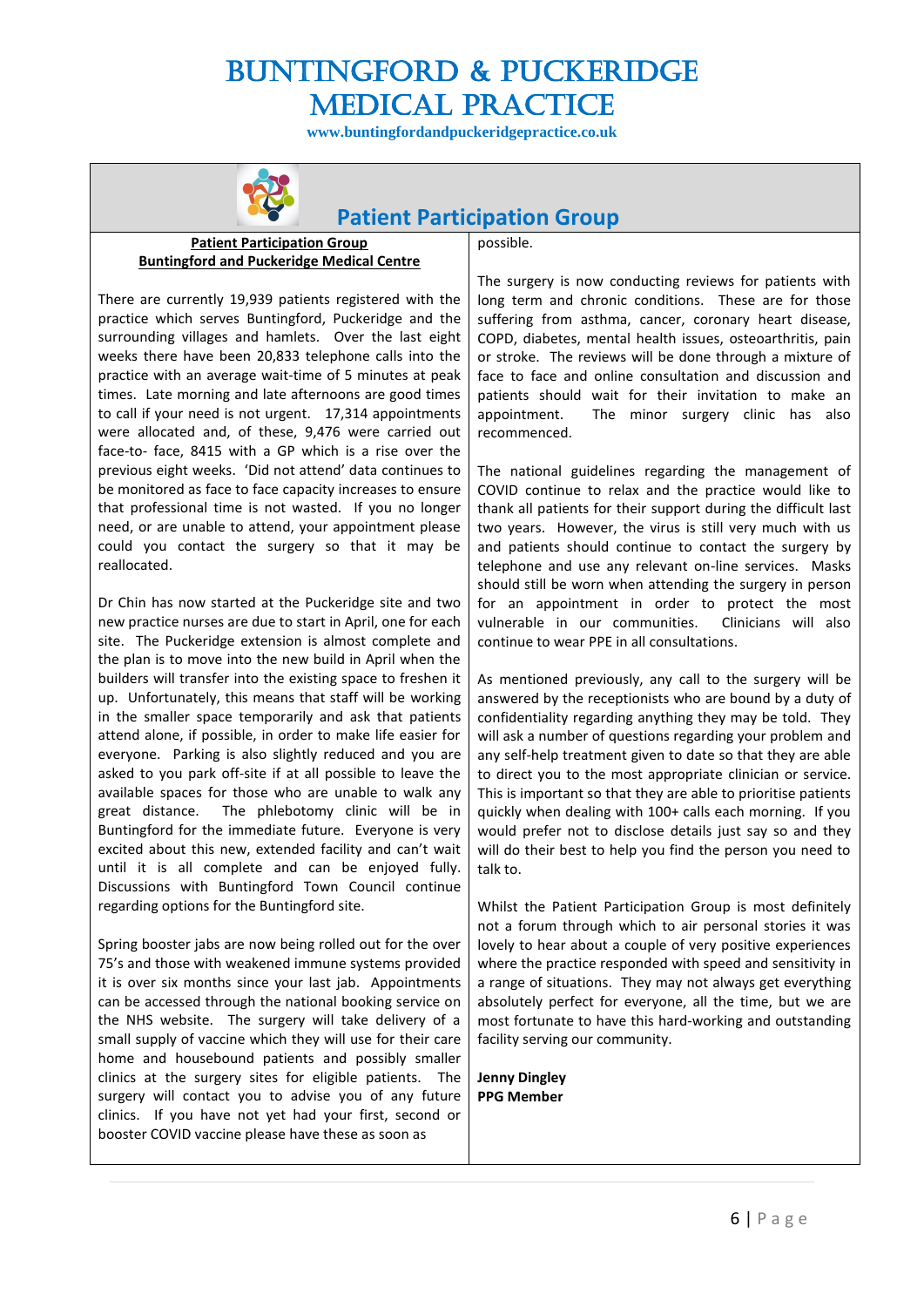**www.buntingfordandpuckeridgepractice.co.uk**

## **Puckeridge Surgery Premises update**

Those patients that visit our Puckeridge surgery site, may have noticed that building work on the new surgery extension is progressing well. We are very excited that the new section of the surgery is on schedule to be complete in early April 2022 when we will move services into the extension whilst work is undertaken to refurbish the existing building. Work on the existing surgery includes the roof and creating a larger waiting room which we hope to be completed by mid-July 2022.

When services move into the extension we will operate a new temporary **Surgery Entrance**, **Reception** and **Waiting area**. Signage directing you into the building will be in place.

The temporary waiting areas will be limited, we request that where possible patients, other than children and those requiring assistance, attend appointments on their own to avoid overcrowding.

Whilst we will regain some of the parking area, we continue to ask those patients who are able, to either park offsite or walk to the surgery to ensure sufficient parking space for those who are less able. Please also try to avoid waiting in the car park as this can create congestion as vehicles attempt to manoeuvre in and out.

During the temporary occupation all Phlebotomy Services will be provided daily from our Buntingford site and some doctors may be located at Buntingford on some days, we will ensure that you are given clear information when this is the case.

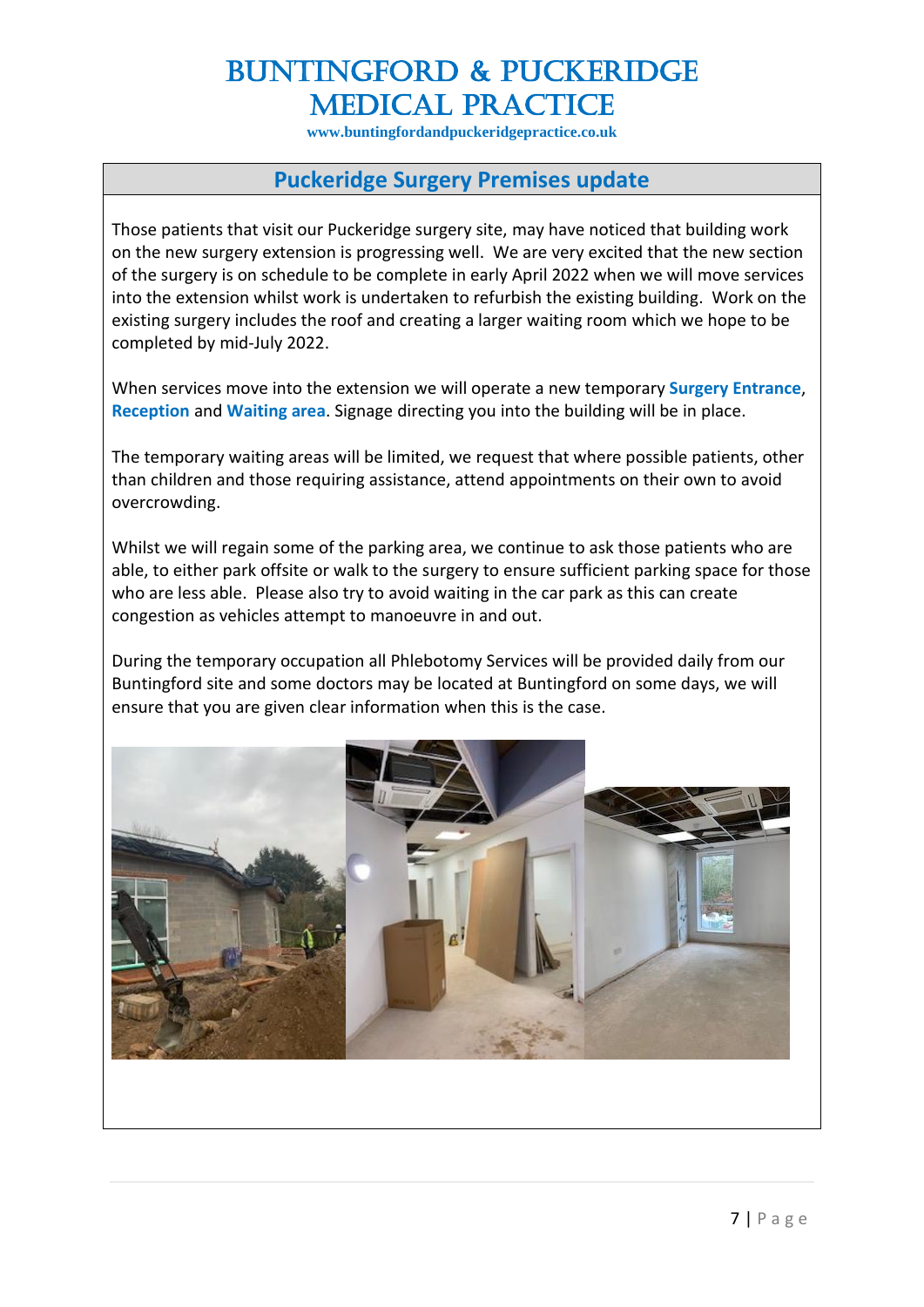**www.buntingfordandpuckeridgepractice.co.uk**

**Waiting for an appointment with a local hospital?**



My planned care is a useful website for patients to use which provides information of the approximate waiting times for ROUTINE appointments at the various hospitals in the East of England.

Please visit<https://www.myplannedcare.nhs.uk/>

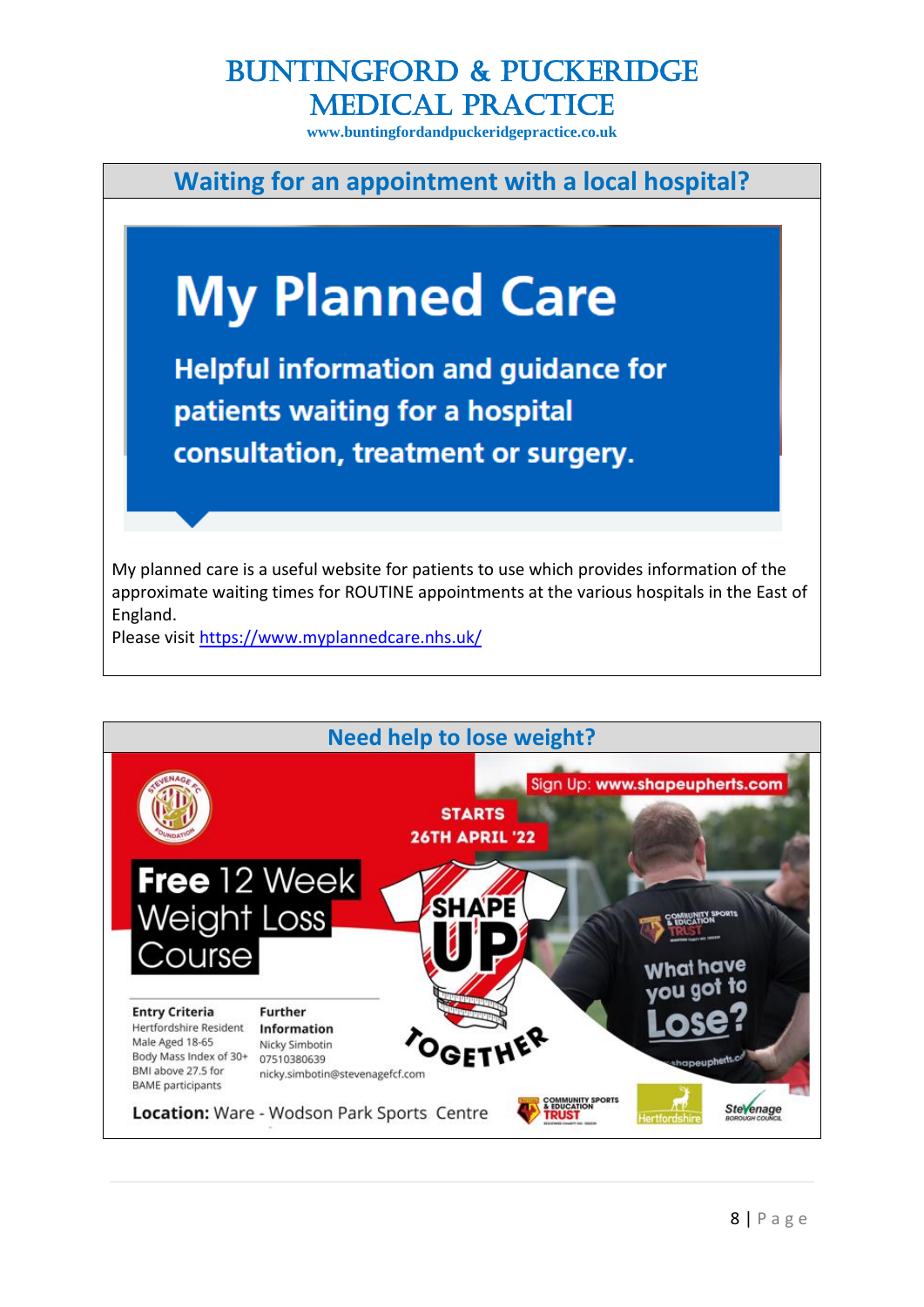**www.buntingfordandpuckeridgepractice.co.uk**

| <b>Face Covering in our Surgeries</b><br>We need to continue to do what we can to keep people<br>safe from catching Covid-19. One way we can all help<br>with this is by continuing to wear a face-covering in our<br>practice and we are asking all patients to do that, as<br>well as our staff. | For the time being we will also continue to maintain the<br>use of personal protective equipment, asking patients to<br>wear face masks, continuing with virtual consultations,<br>social distancing and extra premises cleans which have<br>helped protect staff, patients, and visitors. Taking these<br>steps has also enabled us to continue providing many of<br>the non-urgent services that would otherwise have been<br>postponed. |
|----------------------------------------------------------------------------------------------------------------------------------------------------------------------------------------------------------------------------------------------------------------------------------------------------|--------------------------------------------------------------------------------------------------------------------------------------------------------------------------------------------------------------------------------------------------------------------------------------------------------------------------------------------------------------------------------------------------------------------------------------------|
| Keeping our staff safe is essential to keep operating<br>efficiently.                                                                                                                                                                                                                              | We want to make sure you can all be confident about<br>accessing or visiting local healthcare services safely.                                                                                                                                                                                                                                                                                                                             |
| We are also continuing to increase face to face<br>appointments which may make the waiting room busier<br>than usual, therefore masks will assist in reducing the<br>chance of infection.                                                                                                          | Thank you for your understanding and your cooperation<br>with this $-$ it makes a huge difference.                                                                                                                                                                                                                                                                                                                                         |

| <b>Private Referrals</b> |
|--------------------------|
|--------------------------|

We are aware that sometimes the waiting list for referrals on the NHS can be a long time, which in turn may mean you want to go privately in order to be seen quicker.

We at the surgery will do everything we can to help you with your private referral but please note that there is a 7 working day turn around for private referrals/letters to be completed. Therefore if you are on the phone to the clinic and they offer you an appointment within the next week we cannot guarantee that the referral/letter will be processed in time for your new appointment.

## **Electronic prescriptions**

Following the rollout of electronic prescriptions during the pandemic, we ask that **ALL** requests for repeat medication should be submitted via Online services or the NHS App. This is to improve safety for our staff, accuracy & efficiency of the process and an audit trail of medication requests. If you have difficulty accessing or using Online Services, please contact the surgery.

**Please allow up to three full 'working' days for prescriptions to be processed** and remember to take weekends and bank holidays into account.

Please remember to order you repeat medication in plenty of time.

**We cannot accept prescription requests over the telephone** 

## **Ear Syringing**

We are continue to experience high demand for Ear Syringing procedures resulting in significant waiting times for appointments. Patients may be offered appointments at our Extended Access hub or alternatively Specsavers are currently offering an earwax removal service. Please note there are other private providers who also offer this service.

## <https://www.specsavers.co.uk/hearing/earwax/earwax-removal>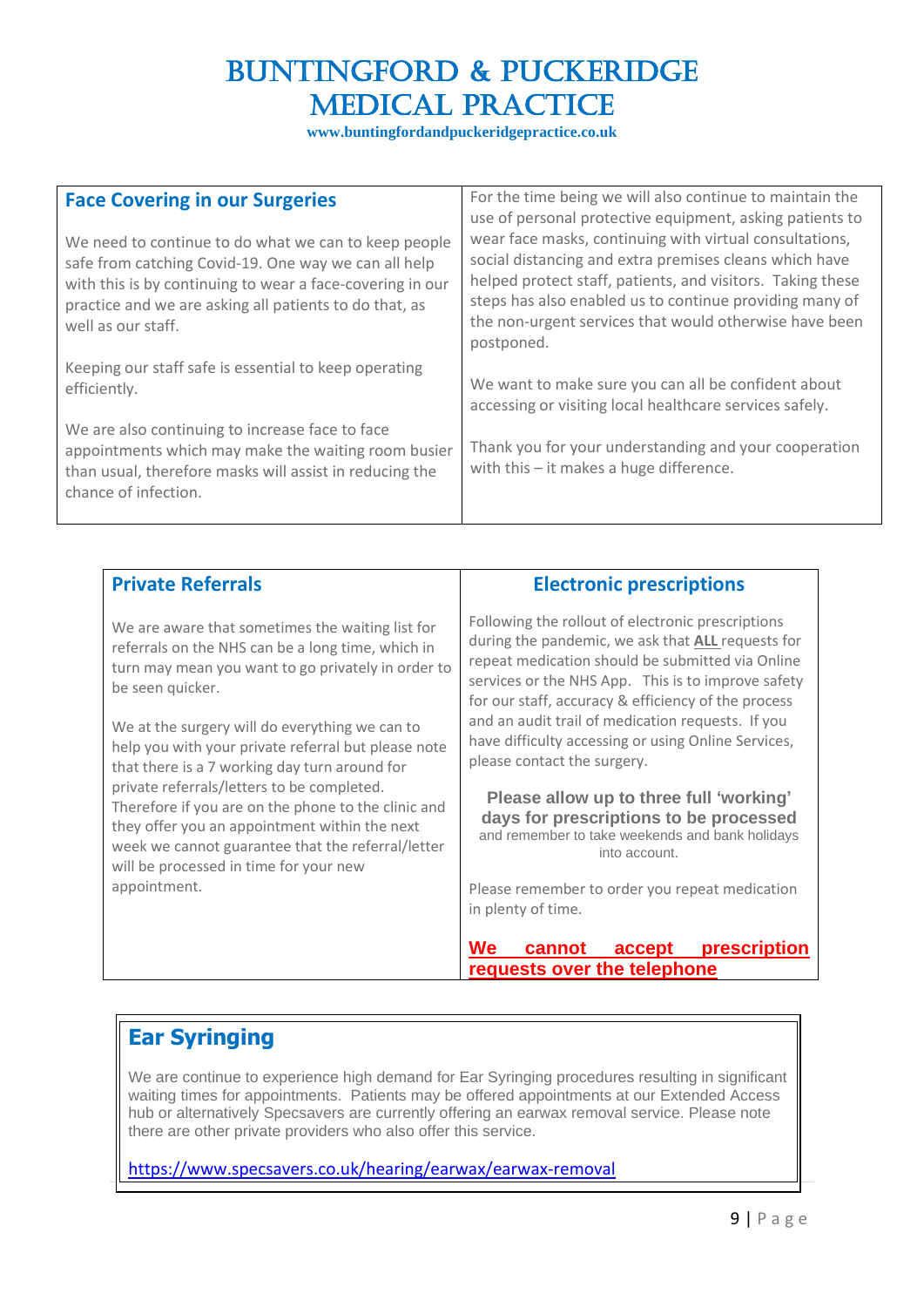**www.buntingfordandpuckeridgepractice.co.uk**



## **Helping to Raise Cancer Awareness**

**Did you know that you can reduce your risks from Cancer? The FREE programme: 'Cancel Out Cancer' can answer your questions on how to prevent cancer, the symptoms to look out for and the screening programmes available. Live and interactive, it is currently being presented online via video link on several dates in 2022.**

**Dates to choose from: 25, 27, or 28 April at 7pm.** 

**Please follow the link to Book at** <https://tinyurl.com/5n8j68sr>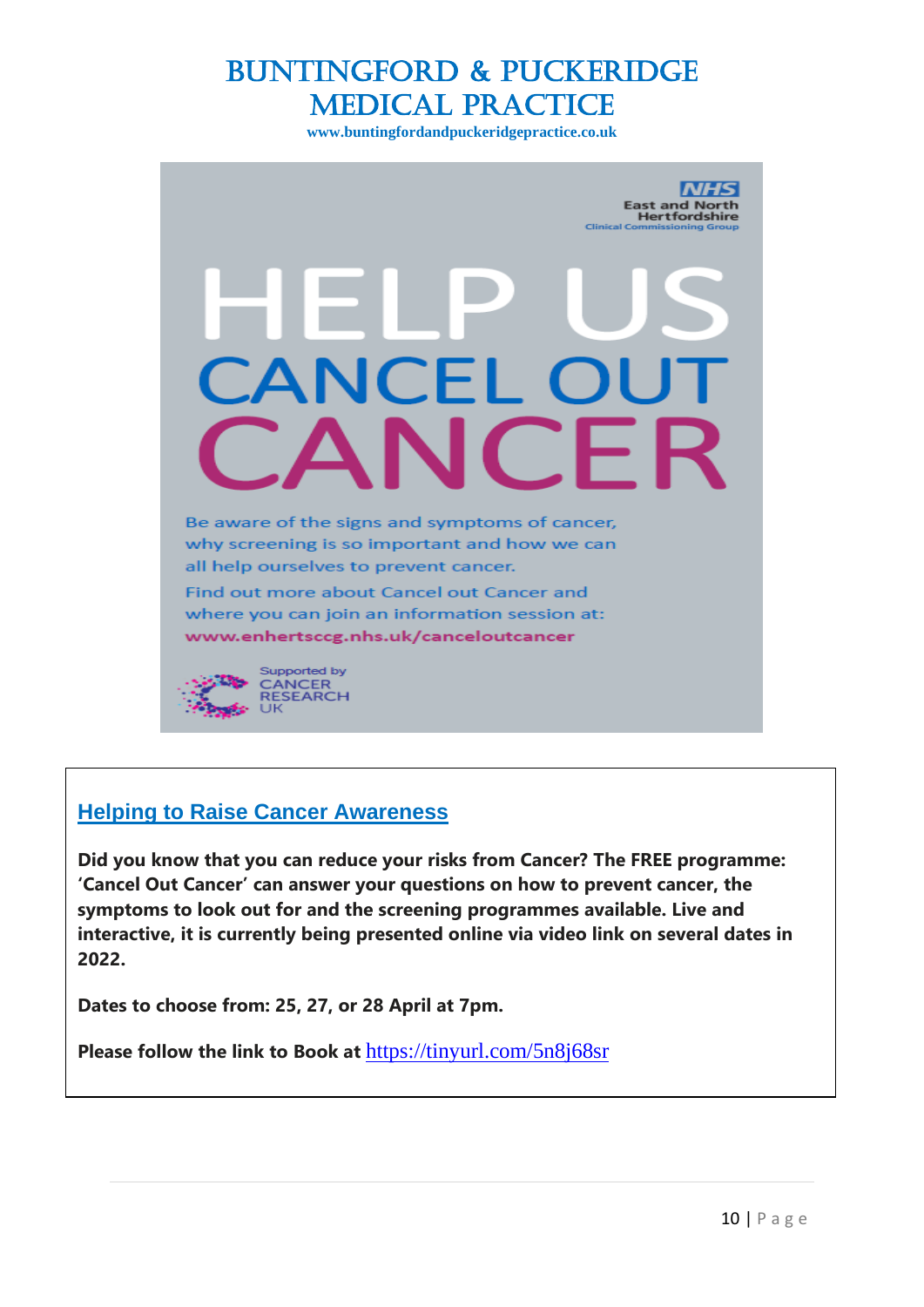**www.buntingfordandpuckeridgepractice.co.uk**

## **And finally……………..**

## **Are your Contact details up to date?**

Please make sure that we have all your correct contact details. It is especially important that we have your up-to-date telephone number for when the surgery needs to contact you or for when you have requested a telephone call from a doctor.

If you have a change of address or telephone number, please ask reception for a change of personal details form. Not only are these details important for the surgery's use but they are equally important if we refer you on to another service or hospital.

You can also change your details by downloading the form from our website, simply follow the link then clink on the 'Online services section': [http://www.buntingfordandpuckeridgepractice.co.uk](http://www.buntingfordandpuckeridgepractice.co.uk/)

## **Surgery Car Parks A continued plea**

We continue to be challenged with car parking space at the surgery sites, particularly as we increase face to face appointments and see increased footfall for general enquiries.

The surgery car parks have limited space and should only be used by patients and visitors to the surgery. We continue to experience vehicles being left in the surgery car parks whilst the drivers visit the neighbouring schools or shops.

We kindly request that the car park is only used when visiting the surgery and that patients do not use the doctor parking spaces which must have access in to and out of at all times in case of emergency.

As mentioned in the previous article, the building works at the Puckeridge site has significantly impacted on parking capacity. Where patients are able, we kindly request that you park offsite, or walk to the surgery.

Your co-operation is very much appreciated.

## **Practice Website**

Don't forget……

Our surgery website is full of useful information and advice, including forms, phone numbers and general information.

You can also gain access to the online services which allows you to book, cancel and amend appointments as well as request medication.

**Please note if you are looking to register with us it is currently not possible to complete the registration process online, as we require a signature and ID documentation. [http://www.buntingfordandpuckeridgepractice.co.uk](http://www.buntingfordandpuckeridgepractice.co.uk/)**